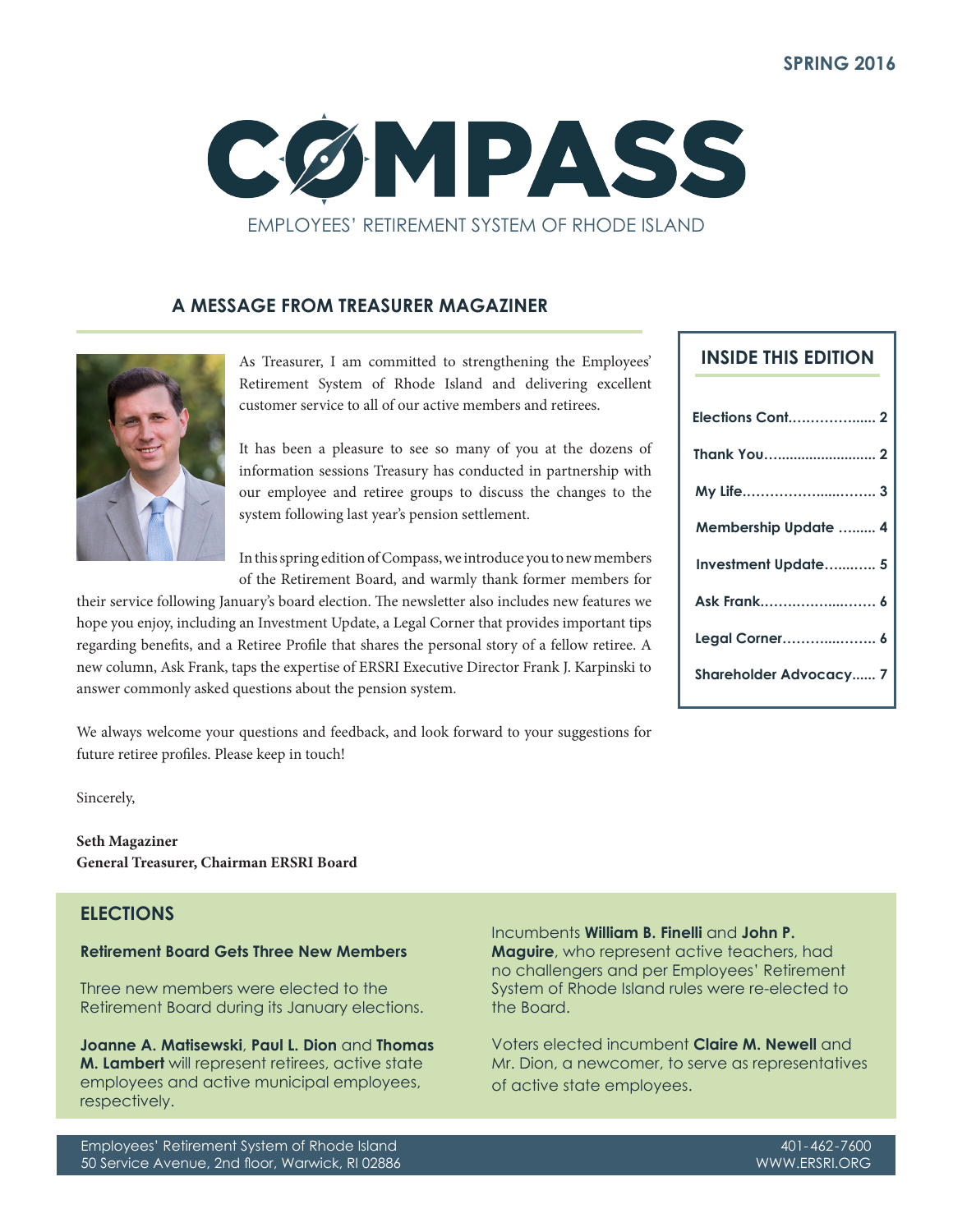# **ELECTIONS (CONTINUED)**



**Dion**

**Mr. Dion** is the Chief of Revenue Analysis for the Department of Revenue.

Mr. Dion said he is concerned about the health of the state pension system. "Although there are many factors that impact the health of the state

pension system, some of the more important ones are related to the assumptions underlying the actuarial analysis of the pension fund," Mr. Dion said.



**Lambert**

**Mr. Lambert** replaced Louis M. Prata, who retired from the position of active municipal employee representative in January. Mr. Lambert was the

Mr. Lambert is supervisor of custodians at Woonsocket High

sole candidate for the position.

School and Woonsocket Area Career Technical Center and serves on the executive board of Rhode Island Council 94, AFSCME, AFL-CIO. Mr. Lambert said he wants to bring fairness to the board.

Voters elected incumbent **Roger P. Boudreau** and **Ms. Matisewski**, a newcomer, to represent retirees.



Ms. Matisewski is a retired teacher who works for a certified public accountant providing services in accounting, bookkeeping and tax preparation. She said she is eager to push for sound investment strategies.

**Matisewski**

Board members were sworn in at the March 9 Board meeting.



The Employees' Retirement System of Rhode Island warmly thanks **John J. Meehan**, **Michael R. Boyce** and **Louis M. Prata** for their years of distinguished service on the Retirement Board.

Mr. Meehan, who has been a correctional officer for the Rhode **Meehan Prata**Island Department of Corrections

for 24 years, served on the Retirement Board since 2005. Mr. Meehan said he was grateful to serve and thanked ERSRI staff members for their support and dedication.

"From 2005 through 2015 there were many legislative pension changes which proved challenging. We kept at it with the goal to make things better," he said. "It was my privilege to serve my fellow state employees."



Mr. Prata joined the Board in 2002. He served on the Board's Legislative Subcommittee, Procurement Committee and Audit Subcommittee, among others.

**THANK YOU FOR YOUR SERVICE**

Mr. Prata recently retired from his job as foreman at the Johnston Recreation Department, where

he served for 29 years. He called his time on the Retirement Board important and satisfying.

"Everything we have done has been an accomplishment, as difficult as it was," Mr. Prata said.

Mr. Boyce, a retired municipal employee from East Providence, was the longest serving member on the Retirement Board. He was elected in 1988. Mr. Boyce is the Financial Secretary/Treasurer for AFL-CIO Providence Central Federated Council.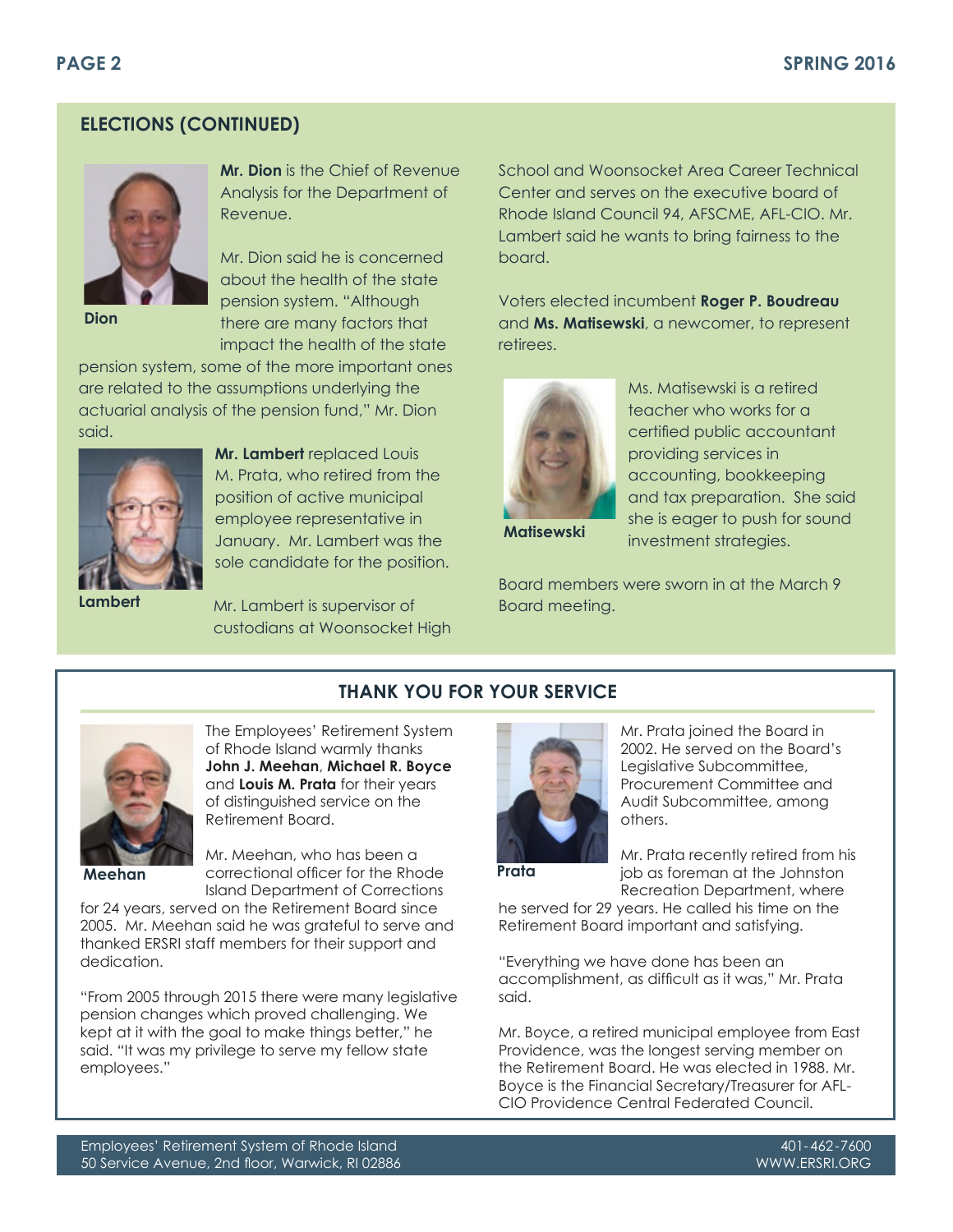## **RETIREE PROFILE: MY LIFE**



**Marie and Ronnie McDermott**

Marie McDermott retired from her job as a senior word processing typist at Rhode Island College in September of 2015 and is now enjoying retired life in South Kingstown. It didn't come easy.

Marie and her husband Ronnie, high school sweethearts, married young, had a daughter and bought a house in Warwick.

Ronnie, who suffered from heart disease, retired in 2002 from his job as head custodian at Gorton Junior High School. Marie looked forward to joining him in retirement. They hoped to move to South County near the beaches.

"I didn't want to reach my 50th wedding anniversary and still be working," Marie says. "I wanted to do things with him. We had become especially close in the past ten years. We really grew into one person. We thought as one person."

But Marie continued working to keep their health benefits.

On New Year's Eve of 2012 the McDermotts had just returned from Top of the Bay Restaurant and were walking to the house when Marie noticed Ronnie struggling to move and ran to him. He started to collapse.

"I held on to him and we both began to slowly fall to the ground," she says. "His eyes were open but there was nobody inside."

Ronnie died of a massive heart attack.

"At least I was with him and he didn't suffer," Marie says. "When I woke up in 2013, I had a whole new life."

It took Marie three weeks before she went back to work while she got her life in order and prepared herself for the future without Ronnie.

"I wondered how I would live on. I had to take it minute by minute, hour by hour, day by day," she says. Much of what helped Marie while she grieved her

Employees' Retirement System of Rhode Island 50 Service Avenue, 2nd floor, Warwick, RI 02886 husband was family, friends, people from work, her church community, her dogs Charlie and Joey and her cat Sylvester.

Marie joined the church choir. She worked with church members to help people with disabilities. She and church members put on a presentation of the songs from the movie comedy "Sister Act." She worked with Daughters of Isabella to raise money for people in need.

Close friends of the McDermotts who had moved from their home in West Kingston to The Village at Worden's Pond in South Kingstown told Marie she should join their retirement community.

Marie liked it immediately. It was in South County, near the beaches that she and Ronnie had dreamed of.



**Marie and great granddaughter Zoey**

Marie has been in her new house for a couple of months now. A lot of her time is spent with her one-year-old great-granddaughter Zoey.

'I'm in love with her. She has filled up some of the void of losing my husband Ronnie," she says.

Marie says her grandson and his wife are happy. That's all that matters.

She is looking forward to the warmer days when she can take walks with her friends and sit in her screened porch, which she no doubt will have to share with Charlie, Joey and Sylvester.

"Retirement has given me a chance to live the dream Ronnie and I had to live in South County someday," Marie says.

*If you know of a retiree who would like to share stories about life in retirement for the Compass newsletter please call us at 462-7685.*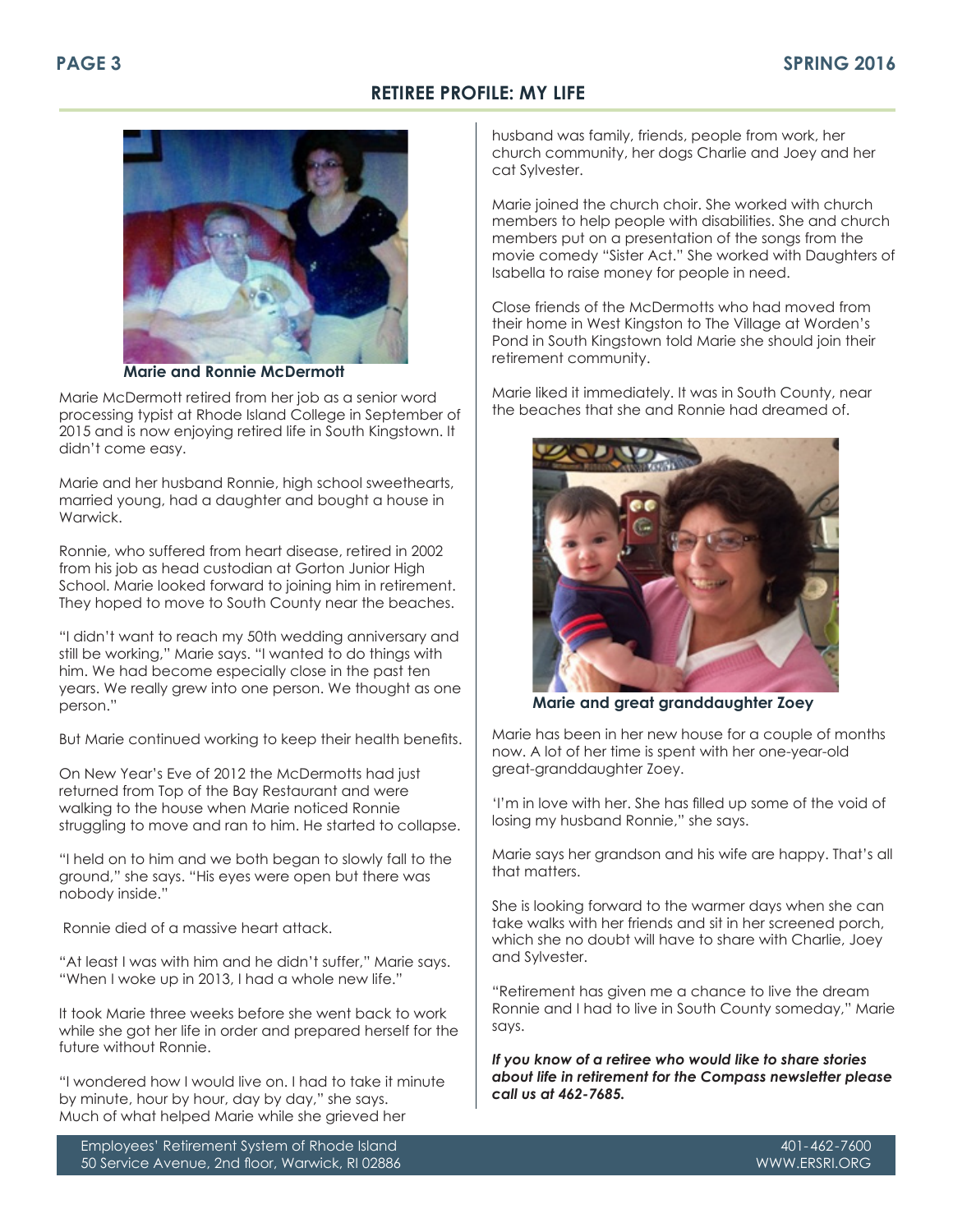## **ERSRI MEMBERSHIP: BY THE NUMBERS**

Active Employees and a setting of the Retirees

















The demographics of ERSRI's membership have an important impact on the investment strategy for the plan. With nearly as many retirees as active members, investments must be managed to accommodate the payment of over \$900 million in pension benefits each year.

Employees' Retirement System of Rhode Island 50 Service Avenue, 2nd floor, Warwick, RI 02886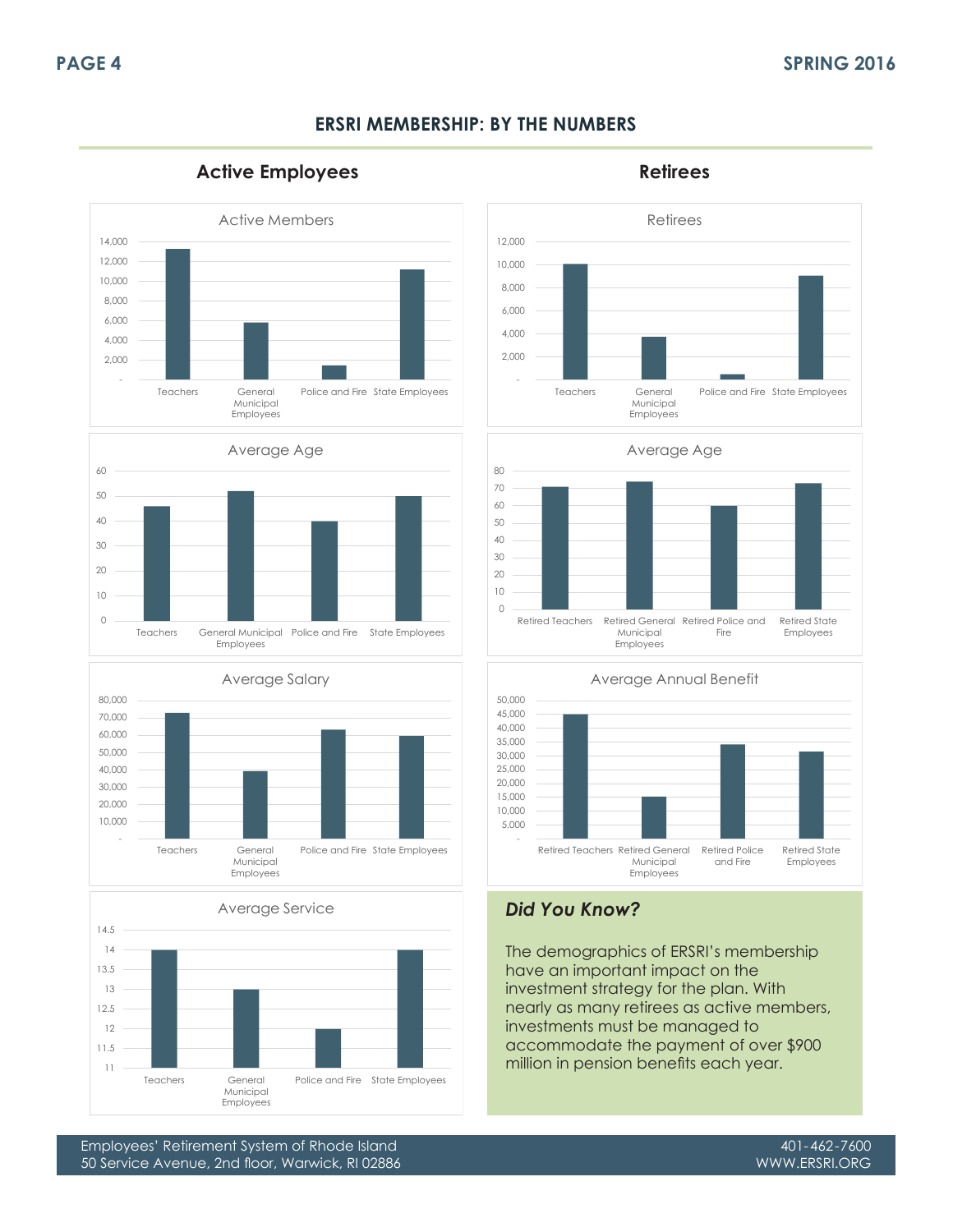

# **PENSION INVESTMENT INFORMATION**

**Performance**



Employees' Retirement System of Rhode Island 50 Service Avenue, 2nd floor, Warwick, RI 02886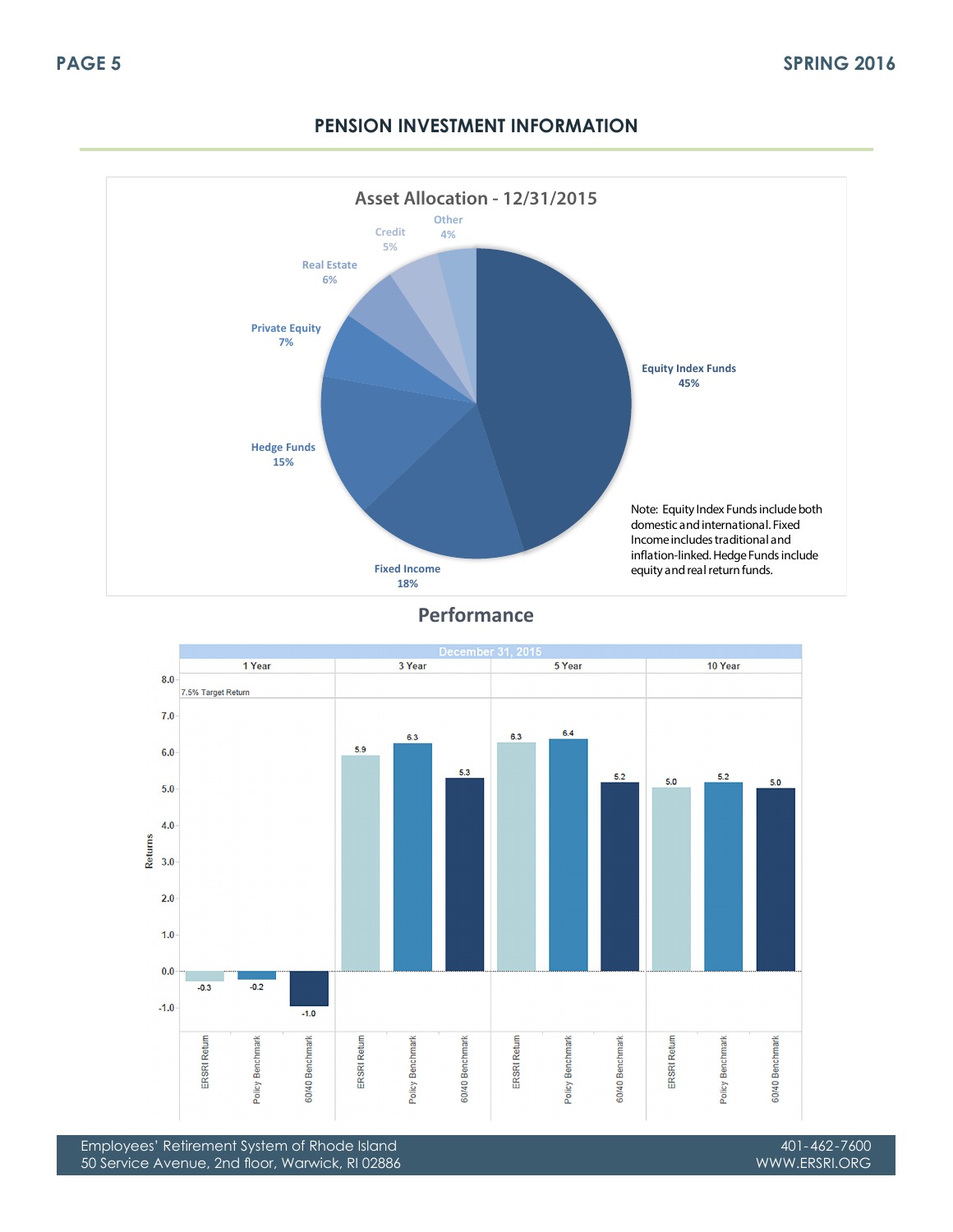# **Got a question? ASK FRANK**



**Frank J. Karpinski, ERSRI Executive Director**

## **Let's talk about Optional Annuity Protection.**

Optional Annuity Protection (OAP) is a way to provide a beneficiary (family member or other survivor) with the option of receiving an annuity (monthly) benefit, rather than a one-time refund of contributions if you die before your retirement from public service.

### **Who is Eligible for Optional Annuity Protection?**

Active members with at least ten years of contributing service credit on or before June 30, 2012 or at least five years of contributing services on or after July 1, 2012 are eligible for OAP.

### **How do You Designate an Optional Annuity Protection Beneficiary?**

Eligible members can designate an OAP beneficiary by completing the Beneficiary Nomination Form in the "ERSRI Forms" section of our website www.ersri. org. Here are some additional things to consider when making your OAP beneficiary designation.

- 1. If you have already named a spouse or domestic partner (domestic partners must complete an affidavit affirming they meet the criteria set forth in state statute) as your beneficiary, he/she is automatically eligible to receive an annuity when you die, even if you do not expressly designate them as your OAP beneficiary.
- 2. If you would like a different person to receive the annuity, you must mark the OAP Election box on the Beneficiary Nomination Form.
- 3. If your OAP beneficiary dies before you do, your benefits will revert to your estate unless you choose a contingent OAP beneficiary.
- 4. OAP is a benefit for active members. An OAP designation is void upon your retirement.

#### **Additional Considerations for Police and Fire Members**

Police and Fire members should know that marking the OAP election may actually result in lower benefits for a spouse or domestic partner. The police and fire statute provides a survivor benefit to your spouse or domestic partner (provided that they do not remarry) of 30% of your highest average salary plus an additional 10% for each child under the age of 18 up to a maximum family benefit of 50%. However this survivor benefit is not awarded if the member has designated an OAP beneficiary.

*Do you have a question that you would like Frank to answer in an upcoming issue of Compass? Email it to us at communications@ersri.org.* 

# **Legal Corner**

Post-retirement Employment



Are you a retiree who is currently working in the public sector?

As a retired member of the Employees' Retirement System of Rhode Island (ERSRI) or the Municipal Employees' Retirement

System (MERS), you are subject to laws that limit where and how much you can work. You and your employer must follow certain reporting requirements. A violation of the laws could affect your pension benefit.

If you are a retiree and are currently working at any

of the public or charter schools in Rhode Island, for the State of Rhode Island, a state college, university, or any of the municipalities which participate in MERS and did not contact our office before beginning employment, we recommend that you contact us to confirm whether or not the laws apply to your employment.

In most instances, the law limits the number of days a retiree can work for any of these employers or the number of dollars he or she may earn.

Exceeding these limits may result in an adjustment to your pension benefit. In some instances, employment is prohibited unless the pension benefit is suspended.

For more information on post retirement employment, please email communications@ersri.org or visit www. ersri.org and go to the "Post Retirement Employment" section.

Employees' Retirement System of Rhode Island 50 Service Avenue, 2nd floor, Warwick, RI 02886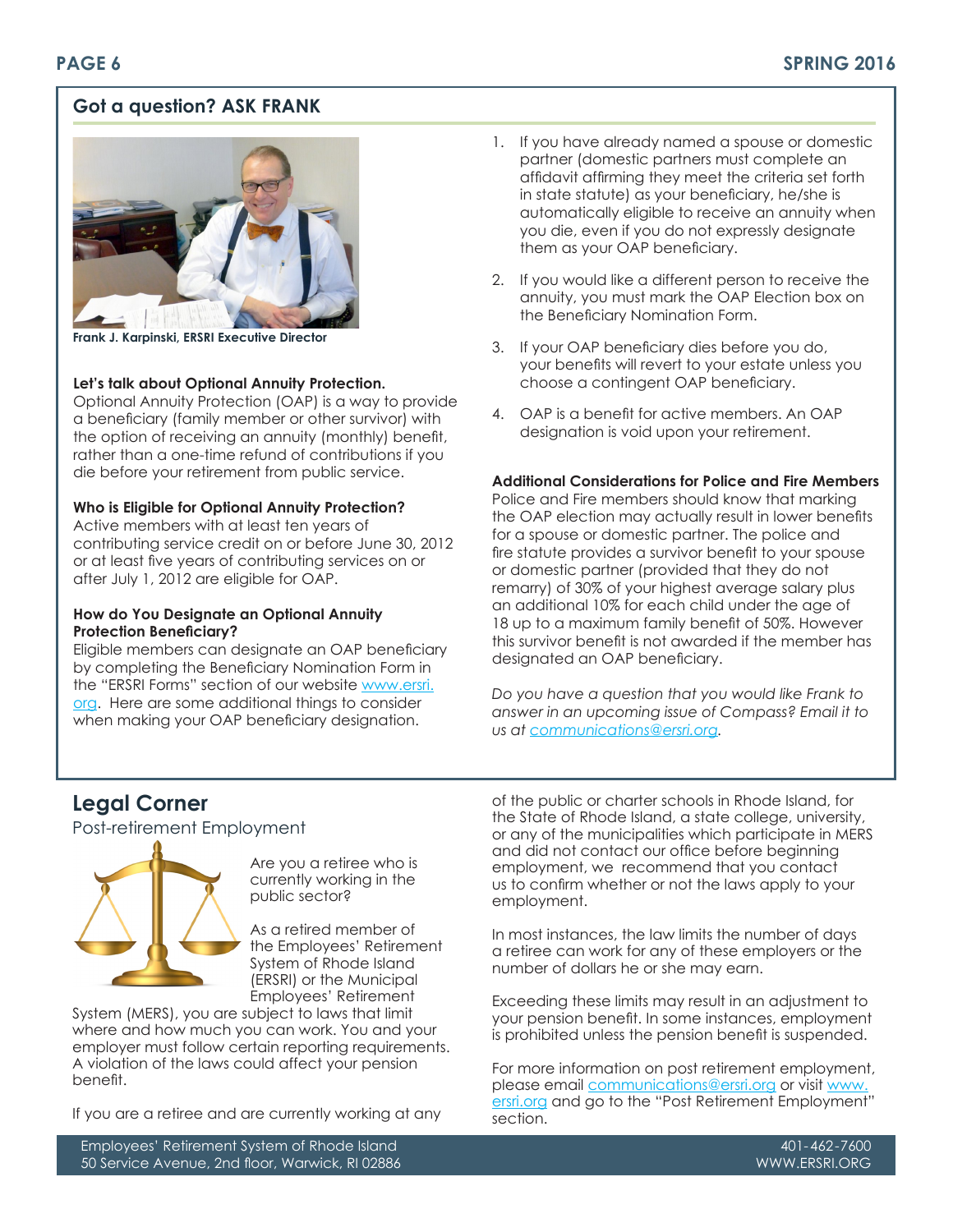

# **Shareholder Advocacy**

Treasury's shareholder advocacy initiative works to hold corporate America and Wall Street firms accountable for actions that hurt Rhode Island's pension fund.

In 2015, the Employees' Retirement System of Rhode Island pursued leadership roles in two class action lawsuits against fossil fuel industry giants BP and Plains All American for oil spills that harmed investors and hurt the environment

Houston-based Plains All American Pipeline is responsible for the largest oil spill off the coast of California in 25 years. BP's 2006 oil spill in Prudhoe Bay was largest ecological disaster caused by a failed pipeline in the history of oil exploration in Alaska. Both shareholder lawsuits accuse the companies of reckless behavior, misrepresentation and fraud related to the oil spills.

Treasury's lawsuits against the oil companies seek financial restitution for the harm caused to the pension system by their environmental recklessness. The lawsuits allege that Plains All American and BP misled their investors when they reported they were complying with environmental laws and regulations. After the environmental disasters they caused, both companies downplayed the extent of the destruction.

Treasury also led a class action lawsuit in 2015 against 23 of the largest Wall Street banks, in response to reports that the banks manipulated prices of United States Treasuries at the expense of public pension funds and other investors.